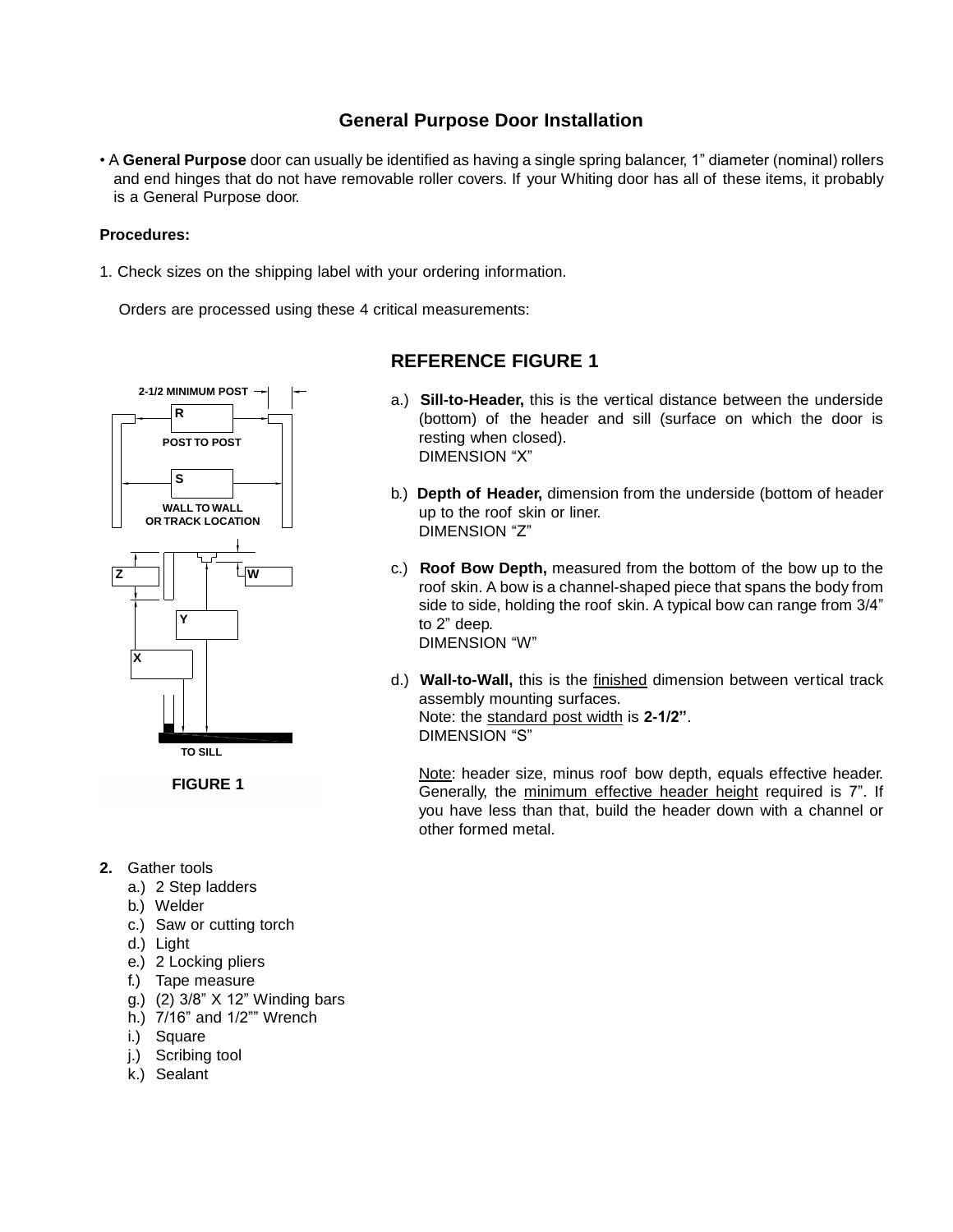It is important to understand each step in the installation procedure before attempting to install the door.

**3.** Check Components

The component parts should be checked to make sure you have all the necessary items and are familiar with them. For a complete new installation, you should have (standard packaging): Bundle containing the door, cables, hardware box, and side seals (if ordered), Balancer spring assembly, Set of vertical tracks, Set of horizontal tracks.

**4.** Install Vertical Track

a.) Temporarily secure track so that they are square against the side wall and post. **SEE FIGURES 2, 3 AND 4**



Figure 4 Figure 5

b.) Check that they are parallel with each other by taking measurements at top, bottom and middle. Allow no more than 1/8" difference. Shim accordingly, if necessary. Do not force. Secure in place by welding, riveting or bolting. Caution: be very careful when putting anything into the tracks. Fasteners should be chosen that have a low head profile. They must be installed squarely - never at an angle. A protruding head will interfere with roller travel causing the door to work hard. Such an installation will cause a door to develop hardware and maintenance trouble later on. (SEE FIGURE 5) NOTE: Some tracks are supplied with balancer brackets already attached. Make sure the bracket

is positioned close to the roof and welded securely near the top.

- c.) Secure vertical to post and sidewall by welding.
- d.) Use sealant along seam between mounting angle and post.
- **5.** Install Horizontal Track
	- a.) It is very important to maintain whatever track spacing on the vertical is, onto the horizontal as well. In order to do this, place a shim of proper thickness (7/8" is standard) between track and mounting angle in the vertical, and allow it to extend into the horizontal approx. 10".
	- b.) Align horizontal tracks with vertical. Make sure they do not overlap. This provides a smooth transition for rollers.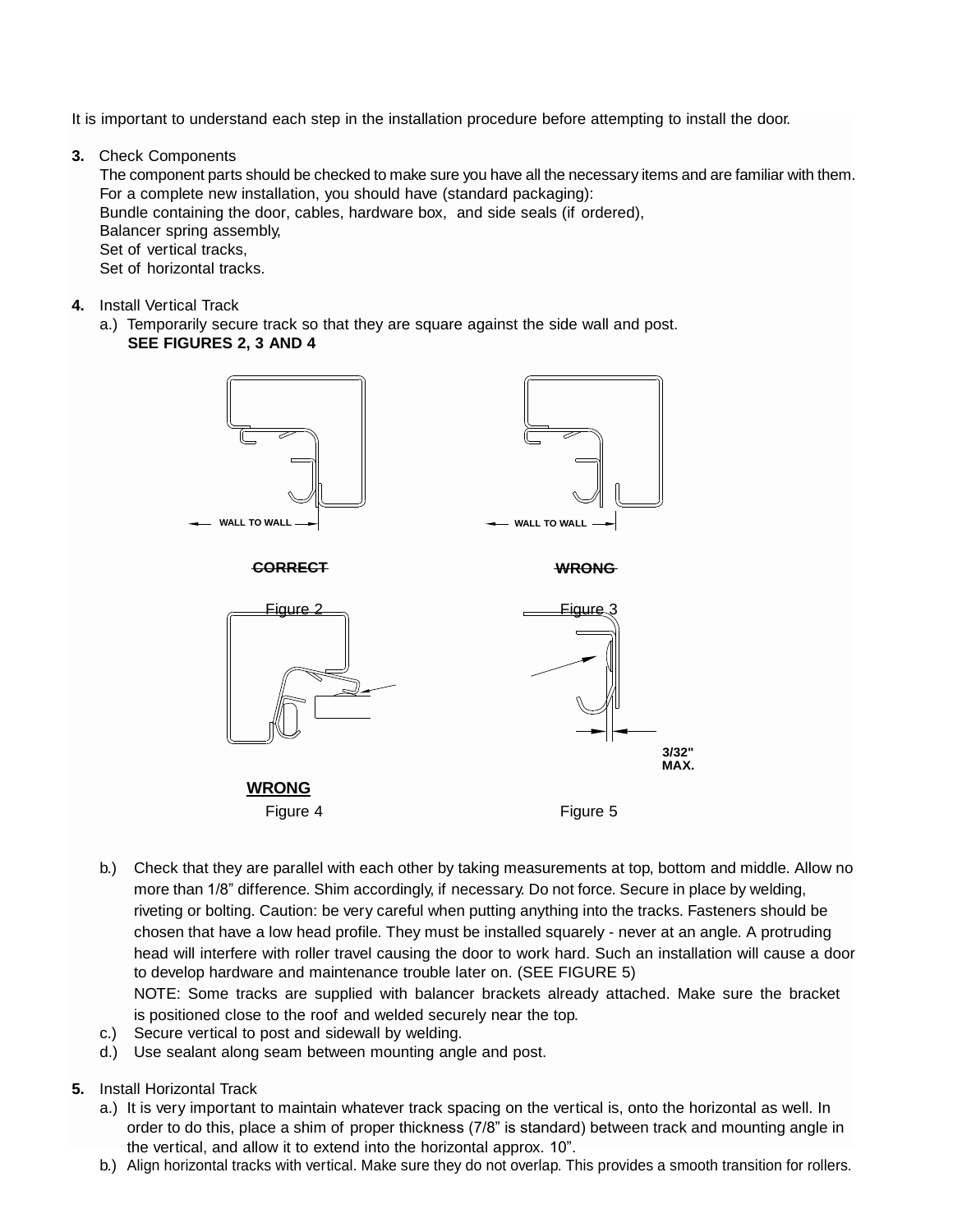- c.) Check that the top of the track is parallel with roof. Standard measurement is 2-3/4" from bottom of roof bow to top of track. Secure in place with rivets, bolts or weld in a minimum of 4 places. A variety of clips or shims are available to ease attachment. Make sure distance between tracks is maintained throughout, especially in the radius. This could be an area where door clearance is tight.
- **6.** Install Balancer (single spring, 2-cable type balancer)



- a.) 3 mounting brackets are required, "center", roadside\* and curbside\*. It is important that mounting surface is flush (in line) to all three locations. If necessary, install mounting plates of sufficient size to serve as a base for the balancer brackets. SEE FIGURE 6
- b.) When mounting "center bracket", make sure it is square with bottom of header and in line with end brackets.
- c.) Attach brackets to header securely.
- d.) Loosen setscrews on both cable drums and install balancer shaft in bearings on balancer brackets.
- e.) Mount the red end of balancer into **roadside** bracket.
- f.) Shaft must extend completely through bearings, an equal amount on each side.

\* When looking out from the rear of the unit, "curbside" is on your left, "roadside" is on your right.

**Note:** Some installations have a very narrow header called a "shallow header". In this case, a special balancer and brackets are required. Also, a shallow header installation differs from the standard procedure as the end of the balancer, which is painted red, mounts on the **curbside**.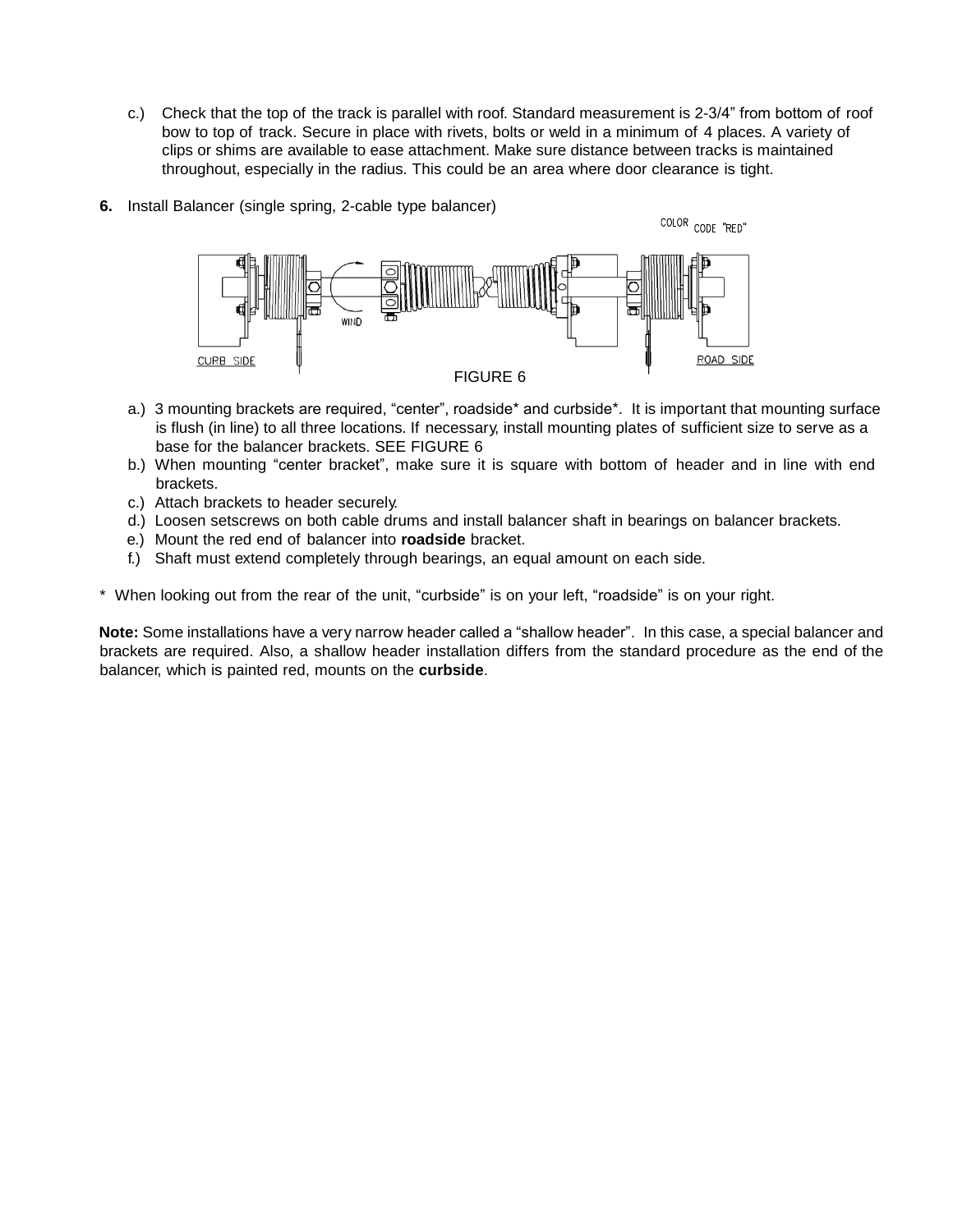- **7.** Door Unit (3 people necessary)
	- a.) Place a locking pliers **firmly** in the horizontal track (both sides) just before the radius, about 16" from the header. This will keep the door from closing once it is rolled into the track.
	- c.) Using 2 people, carry the lower half of the door into the unit; face up, with break joint first, bottom of door nearest rear.
	- c.) Tip door slightly to pass by the frame.
	- d.) Lower one edge only, resting it on the floor, install rollers into opposite side end hinges and bottom roller bracket\* (3 people).
	- d.) Bring door back to level and repeat with opposite side\*. NOTE: keep door against sidewall and slide down wall to keep rollers from falling out.
	- f.) Move door section to the front of unit by sliding it along the floor, on the rollers of one edge.
	- g.) Repeat procedure with top section\*.
	- h.) Place 2 step ladders at end on horizontal track
	- i.) Position 2 people at bottom seal (both sides) and 1 person in center of break joint. j.) Keeping door flat, raise bottom section and insert rollers into track.
	- k.) Push door down track until the locking pliers stop it. l.) Place 2 wood blocks on sill, near post, both sides.
	- m.) Remove locking pliers and, using 3 people, carefully lower bottom section down to sill. n.) Replace locking pliers in track and repeat procedure with top section.
	- o.) Install rubber track stops, bolts and nuts.
	- p.) Join two halves of door together. Be careful not to over tighten nut. Doing so will pull the head of bolt into the wood.

• Special washers should be placed on roller shafts at first joint (second roller) from bottom and top of door. Depending upon the amount of side movement, 3 or 4 spacer washers (total of 16) should be installed. These washers are very important as they accurately position the door, keeping it from binding on the track, help cables wind on the drum, and provide for correct side seal and lock operation.

**8.** Balancer Winding (single spring style - wind with door **closed**)

Note: 1.) Balancer has been installed previously.

- 2.) Instructions are for a standard header, NOT a shallow header.
- a.) Loosen setscrews in winding cone.
- b.) Loosen set screws in cable drum.
- c.) Wind cable into cable drum following grooves. It is important that the end of the cable is inserted fully into the notch. If this is not done properly, it could interfere with drum movement. Cable should run between door and header, and then straight up onto cable drum. (SEE FIGURE 7)



FIGURE 7

- d.) When all cable has been put onto drum, place locking pliers on shaft to keep cable tight.
- e.) Repeat for opposite side.
- f.) Insert winding rod into spring winding cone and push up. Repeat this procedure until all turns has been applied to spring using the following formula: number of turns = door height divided by  $10 + 3$  (example: 90" divided by  $10 + 3 = 12$  turns).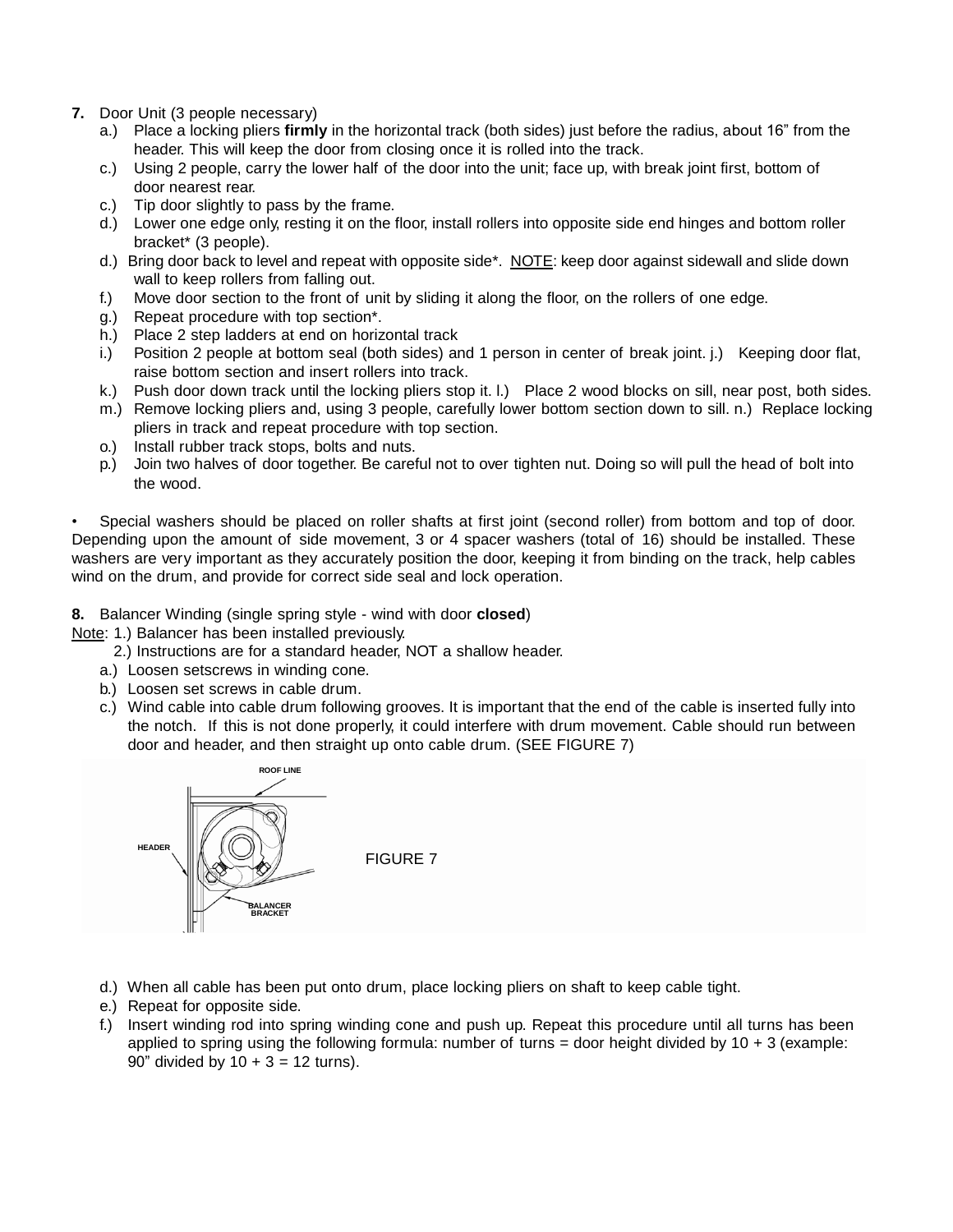- g.) Tighten setscrews on winding cone.
- h.) Remove winding bar and locking pliers from shaft.
- i.) Check door operation. Cable should wind onto drum evenly and not be pulled over onto spring area, or on top of cable that is already on the drum.
- j.) Adjust turns if necessary by adding or subtracting 1/4" turns. A properly adjusted door should be "blanaced" and neither rise nor fall without assistance. When newly installed, the door may creep upward slowly, but never downward. If necessary, carefully adjust spring tension in  $\frac{1}{4}$  turn.
- \* Shallow Header notes:
- Cable comes off the **top** of drum.
- Wind spring by pulling **down** on winding bar.

### **9.** Latch Plate

Note: Latch plate is attached to the sill usually by welding. They vary in type, style, material size and location, depending upon the type of lock and part number of side seals. If you are not using a latch plate supplied by Whiting Door Manufacturing, make sure it is of equal thickness and strength. If track spacing is not 7/8", latch plate location must be changed. Not all are automatically placed on the centerline of the sill.

- a.) Mark sill using latch plate as template.
- b.) Check location by lowering door and comparing with lock.
- c.) Cut sill if necessary.
- d.) Position flush with top of sill (very important).
- e.) Weld.
- f.) Allow to cool, close door.
- g.) Check lock operation.



#### **10.** Top Panel Adjustment

- a.) Bring a light in and close door.
- b.) Insert roller in track and then into top closure bracket.
- c.) Place bracket on base, with tapered end down.
- d.) Using 1 /2" wrench, tighten bolt on top closure base.
- e.) Adjust. Moving bracket down will bring top seal closer to header. It will also seal against side seals better. Adjusting it down too far may also cause door to hit the balancer when it is opened.
- f.) Notch top seal for cables.
- **11.** Side Seals optional, install after door and rear frame paint are cured.
	- a.) Cut to length opening height plus one inch
	- b.) Standard rubber type seals are installed starting at the floor. Place squared edge into mounting angle first. The pointed edge then goes under the tab of the mounting angle.
	- c.) Place either a sheet metal screw or drive rivet near the bottom to secure in place. Another method would be to crimp the mounting angle onto seal.